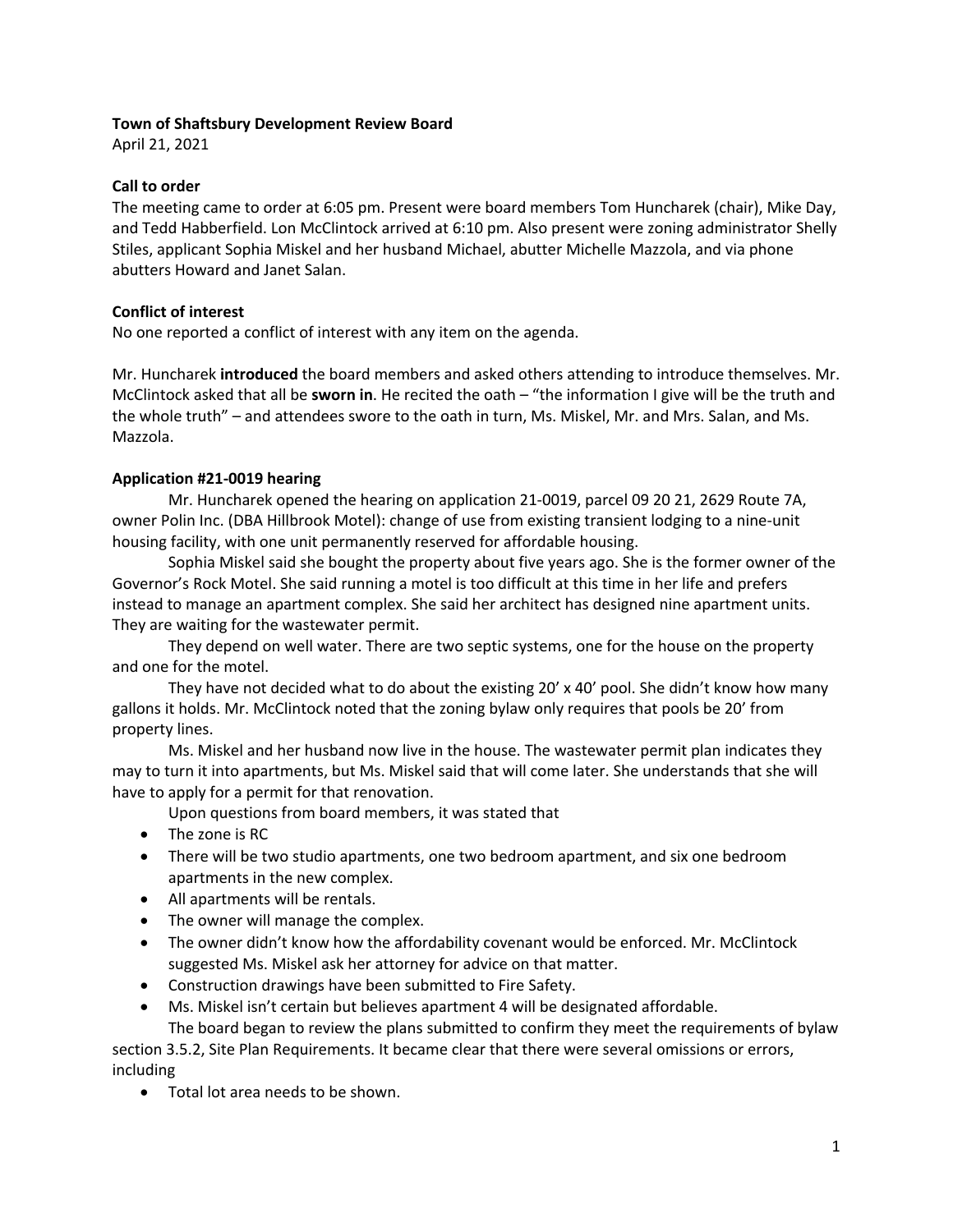- Abutting properties and their owners' names need to be shown.
- Myers Road and ditching along it need to be illustrated.

Mr. Huncharek asked Ms. Miskel to ask her team to revisit the site plan and ensure that it meets the requirements of bylaw 3.5.2.

Mr. Huncharek wondered whether assessments of the impacts from police, sheriff, and fire departments might be needed. Mr. McClintock said he thought the impact on municipal services would be much smaller than those posed by an active motel, but thought it would be a good idea to seek a statement from the Fire Chief.

Mr. Huncharek turned to bylaw section 3.4.1, and asked that landscaping (existing and proposed) and lighting (proposed) be shown on the site plan.

Mr. Huncharek asked that all proposed parking spaces, including those for guests, be shown on the site plan. Parking must comply with 8.3.3 of the bylaw.

Mr. Huncharek asked that information regarding the new sign be offered.

Mr. Habberfield asked that access for emergency vehicles be show.

Ms. Miskel said the rentals will be a mix of short term and long term. Some apartments may be furnished, to serve travelling professionals such as nurses. Will AirBNB be used?

Mr. Day asked for more information about the visual elements of the renovation. What kind of surfaces will be used? What about landscaping?

Show the driveway and parking for the house.

Illustrate how snow removal will be handled.

At 7:02 p.m. Mr. Huncharek opened the discussion to the public.

Howard and Janet Salan said they bought the property to the west last year and intend to retire there. This proposal poses several unknowns. What will be impacts on property values, on safety and security, on peace and quiet? They don't claim that this proposal is a bad thing; they just don't know.

Mr. Huncharek entered into the minutes by reference emails sent by Mr. Salan to the zoning administrator on April 18, 2021. [They can be found below.]

Mr. Salan asked that housekeeping items such as dumpsters be illustrated on the site plans.

The hearing was continued to May 5, 2021. Ms. Miskel will ask her team to prepare and submit the revised documents by April 26, 2021 as required by the DRB's Rules and Procedures.

# **Revision, Rules and Procedures document**

Mr. McClintock explained that he and Mr. Habberfield met and came up with a rough outline of the new document, which places information for the public in the front and guidelines for the DRB in the back. Mr. Habberfield has edited that version, and it is now Mr. McClintock's turn to review it. He noted that he thinks several "terms of art" such as "survey plat", "site plan" and many others should be defined for the public. He would like the final document to be shorter than the present document.

Both he and Mr. Habberfield said they thought the document should serve two purposes: to guide the public as to what to expect and how to prepare for a hearing; and to make clear for Board members how the DRB is to be organized and function. Mr. McClintock noted that the bylaws have been put together piece meal. This revised document will summarize how DRB and the public are to interact i in a user-friendly manner.

# **Boundary Line Adjustment bylaw revision**

The discussion was tabled to the next meeting.

# **Other business**

• Mr. Huncharek said the Planning Commission adopted a proposed kennel bylaw which he thinks is adequate and specific enough.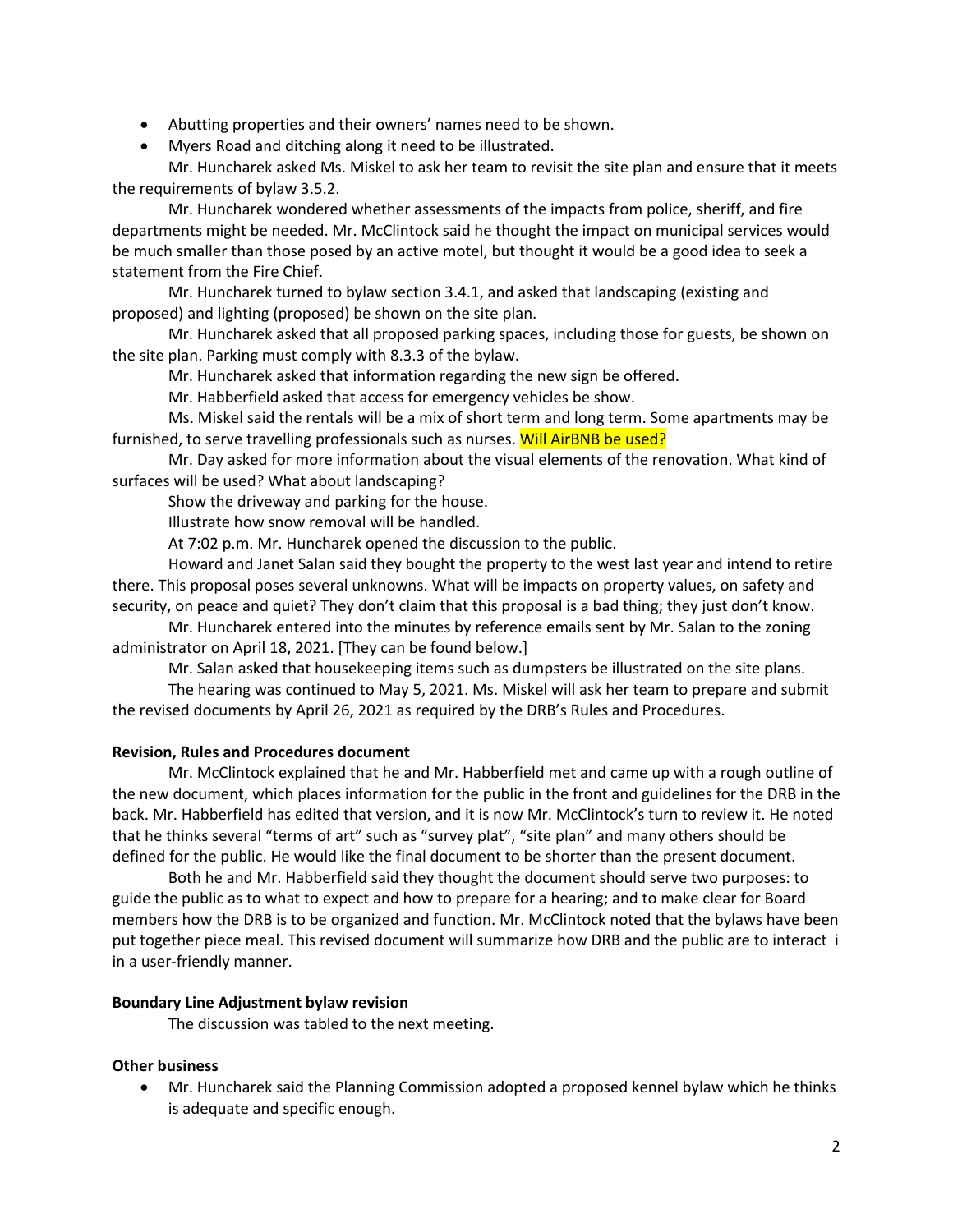- The next meeting will be held May 5, 2021.
- Mr. Habberfield will be in Colorado for the May 19 meeting, but will try to log in.

### **Adjournment**

Mr. Huncharek moved to adjourn at 7:45 p.m. Mr. McClintock seconded the motion, which passed unanimously.

*Emails from Howard Salan sent to zoning@shaftsbury.gov on April 18, 2021.* Hi Shelly,

The previous owners of our property just now sent us the public hearing letter regarding the Hillbrook Motel change of use. Our property overlooks and abuts the Hillbrook Motel. Our address is 150 Myers Road.

This letter came as quite the shock. We are actually coming up from Maryland for a long weekend and will be driving during the 6 pm meeting this Wednesday. Although we'll try to call in, we're not even sure what to say.

This change of use directly impacts our quality of life. Maybe. I say maybe because there is no way to know is there? Here in the Baltimore-Washington area, "affordable housing" assures drugs and violence. While we hope in Shaftsbury, it translates into starving artist, none of us can know. So, based upon our experience in our area, our vote for affordable housing abutting our property is a resounding no. We are of the live and let live set as long as people are quiet and respectful. None of us can know if this will be the case with the tenants of this apartment property. To say, well, let's see how it goes, is silly. Once it is done, it's done forever.

I think it's logical to assume affordable housing is typically more "in town". Closer to amenities also. There seem to be several unoccupied properties in town that would be well suited for this, better suited in our mind than abutting an 800,000-dollar home. The row of pine trees between us serves as a visual separation, but one storm could take them down. Our biggest concern is possible noise and unwanted activity, and the deleterious effect on property value of course. We will now need to install fencing of some sort to keep people from wandering onto our property. What about barking dogs? Could there be 9 residents with dogs that need to walk them? Without a fence, our property will be beckoning them.

Is the white house adjacent to the Hillbrook Motel, the owner/caretaker's home? If so, and they live there full time, maybe that will provide some control.

While we understand the need for affordable housing and have nothing against people that need financial assistance, please understand our trepidation at the prospect of our retirement home losing what we dreamed of and paid dearly for. Peace and quiet and respectful neighbors. I'm sorry, but we have to assume the worst, don't we? Based upon our life experiences.

Please send us what you have regarding any information about this. I'd like to know why this is the first I am hearing about it. Literally three days before the hearing. It will be hard to hire an attorney before